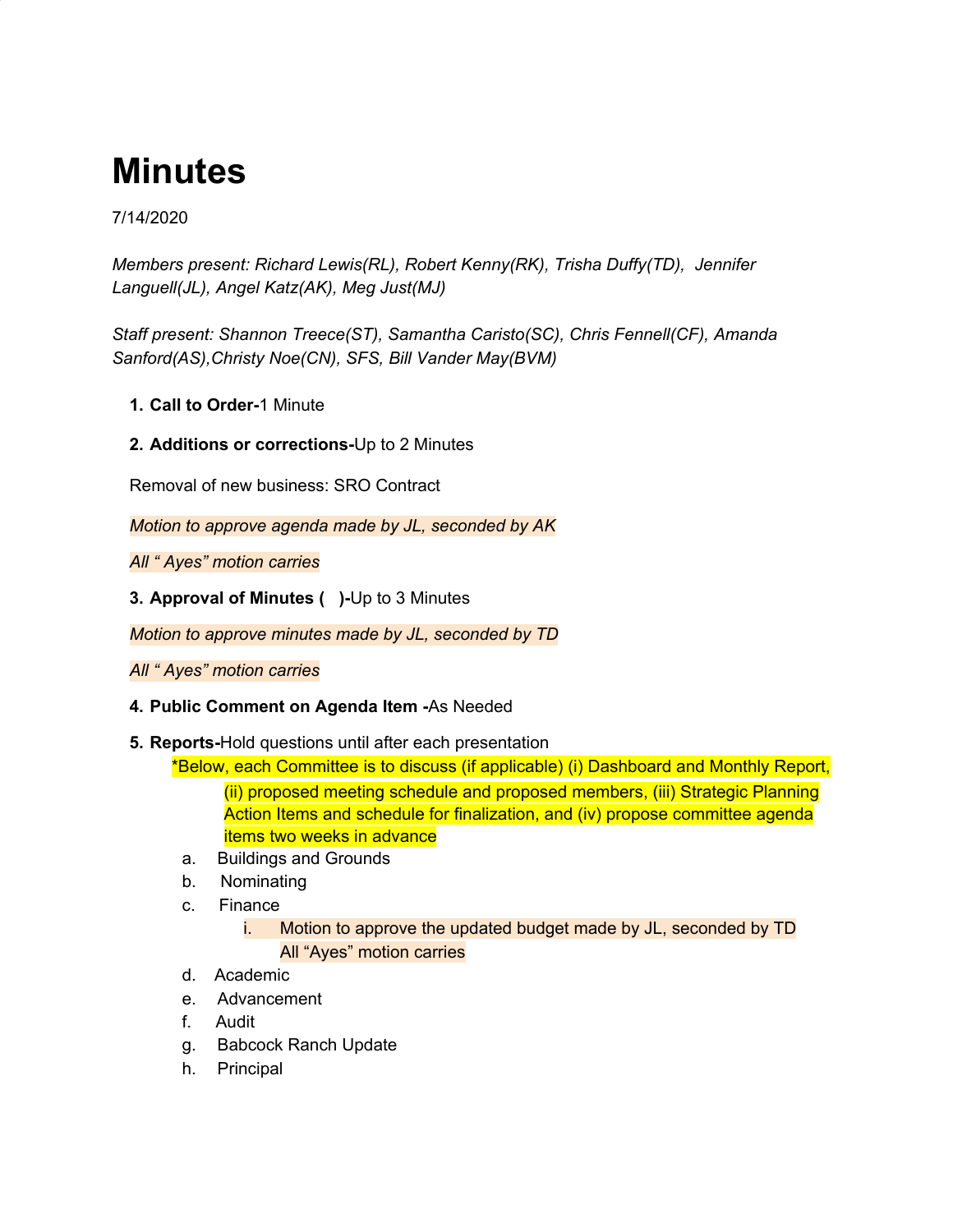i. Motion to change the school calendar start date from August 3rd to August 10th and adjust the second week of fall break to make up those days made by JL, seconded by MJ

All "Ayes" motion carries

I. Consultant

#### **6. Consent Agenda**

• New Hires:

| AP (HS)         | Amanda  | Sanford |
|-----------------|---------|---------|
| Counselor       | Heather | Emery   |
| Teacher (MS/HS) | Ashley  | Denton  |
| Teacher (MS/HS) | Nancy   | Oukasse |
| Teacher (MS/HS) | Pam     | King    |
| Teacher (ES)    | Darcy   | Wylie   |
| Teacher (MS)    | Rachel  | Reinke  |

- CEN Contract for 20-21
- BHS Handbook
- BNS Handbook
- SRO Contract- Removed from Agenda
- Threat Assessment Policy
- Active Assailant Response Plan
- Emergency Crisis Plan
- Babcock COVID Employee Policy

*Motion to consent agenda made by RK , seconded by JL*

*All " Ayes" motion carries*

#### **7. Old Business-**Up to 5 Minutes

a. Charter Contract Deadlines

## **8. New Business**

a. BNS Re-Entry Briefing and Recommendation-Principal Treece

### **9. Comments-**As Needed

- a. Public-Tim Copenhaver: State vs. CDC Guidelines. Courtney Greene: Medical concerns, would like there to be an online option.
- c. Attorney